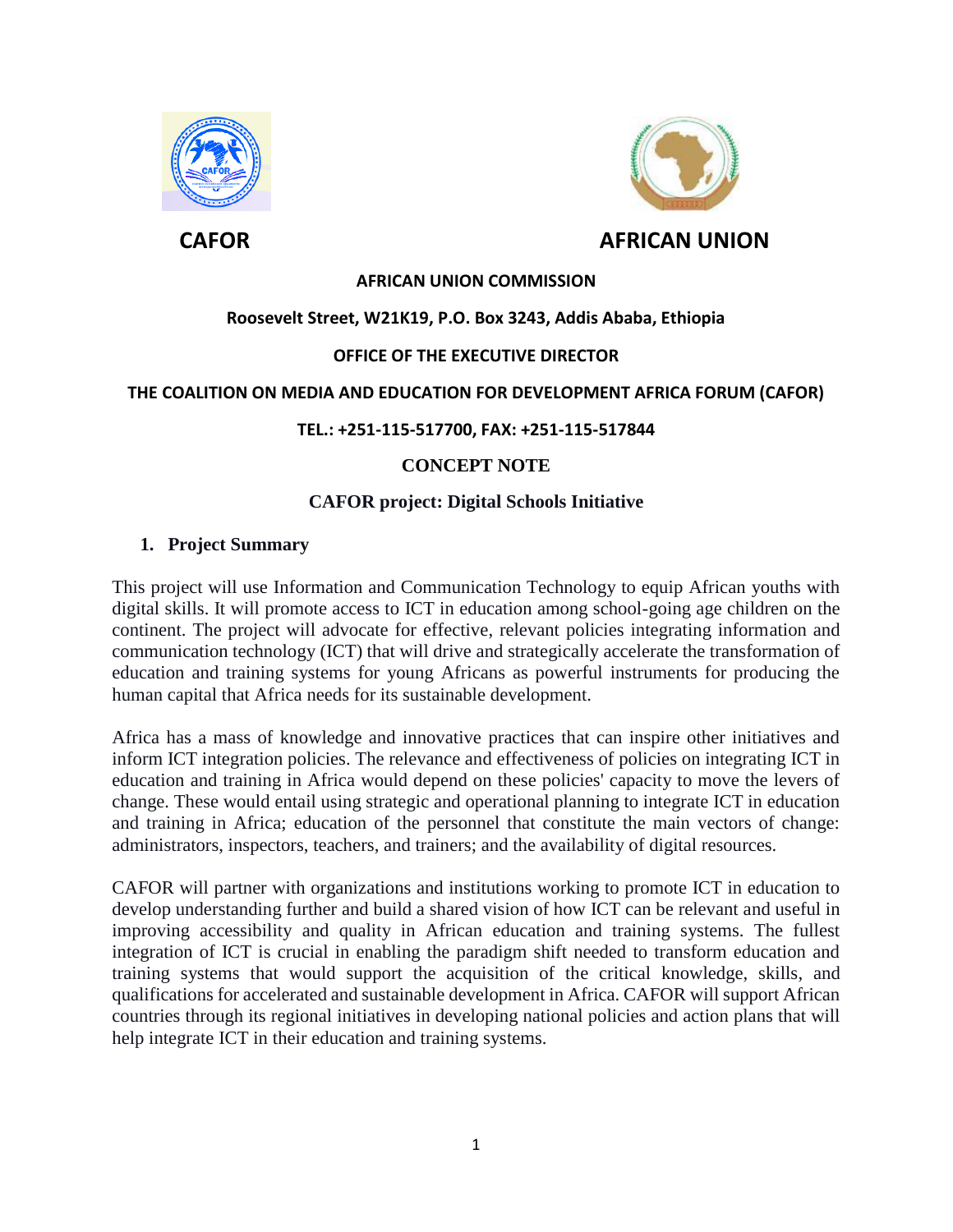## **2. Problem Relevance**

The COVID-19 pandemic has made ICT use in education and training more relevant now than ever before. Moreover, Africa's rapidly growing youth population presents a potentially pivotal group for innovation, dynamism, and creativity. However, everything will depend on whether this group is facilitated to acquire the requisite skills to contribute to their countries' economic growth and social development as required and as universally regarded as essential for today's technologydriven knowledge societies.

The biggest challenge will be to provide **an inclusive and quality educational experience at varying levels to ensure** competencies in Mathematics, Science, and ICT subjects; skills for higher-order thinking, analysis and synthesis, teamwork and developing an enterprising mentality are seen as crucial to the future social and economic development of Africa.

African governments recognize that **education is an essential priority** in the new 2030 agenda for sustainable development. They increasingly realize that ICT deployment and integration can improve their education systems in general and in secondary education in particular.

Although the challenges facing African education and training systems are formidable, ICT use can considerably ease some of them. These include providing access to quality education and training for all African citizens (at present, more than 30 million children of primary school age do not attend school); making up the shortage of teachers, which is estimated at over 30 per cent of the teaching force, or more than a million teachers; improving the quality of instruction and teaching methods; and enhancing both the availability and the relevance of school textbooks.

The fact is that the use of ICTs can: (i) enhance the relevance and quality of education and training; and (ii) offer marginalized population groups, particularly female and rural learners, increased opportunities for learning and skills development. Education systems must also empower learners by giving them a digital culture and the ICT knowledge, skills and qualifications that will enable them to become full-fledged stakeholders in the knowledge society.

# **3. Call to Action**

Lessons drawn from the past have shown that integrating ICT in education and training remains a challenge, owing to education stakeholders' insufficient involvement in policymaking and steering. Moreover, the cultures brought together by the integration process are different – on one side, the highly innovative and dynamic ICT sector, and on the other, the relatively conservative education sector – which makes their interaction more difficult.

CAFOR will support ongoing dialogue that will bring together decision-makers from African Education Ministries and representatives of development bodies, the private ICT sector and civil society. This platform is indispensable to give the various stakeholders a shared understanding of ICT's opportunities, the policies and strategies needed for the efficient use of ICT by education and training systems, and the paradigm shifts required for successful integration of ICT.

CAFOR will partner with other organizations to review lessons drawn from countries that have reached different phases of ICT integration in education and training; the formulation, financing, implementation and monitoring of ICT policies; ICT as a contributor to teachers' professional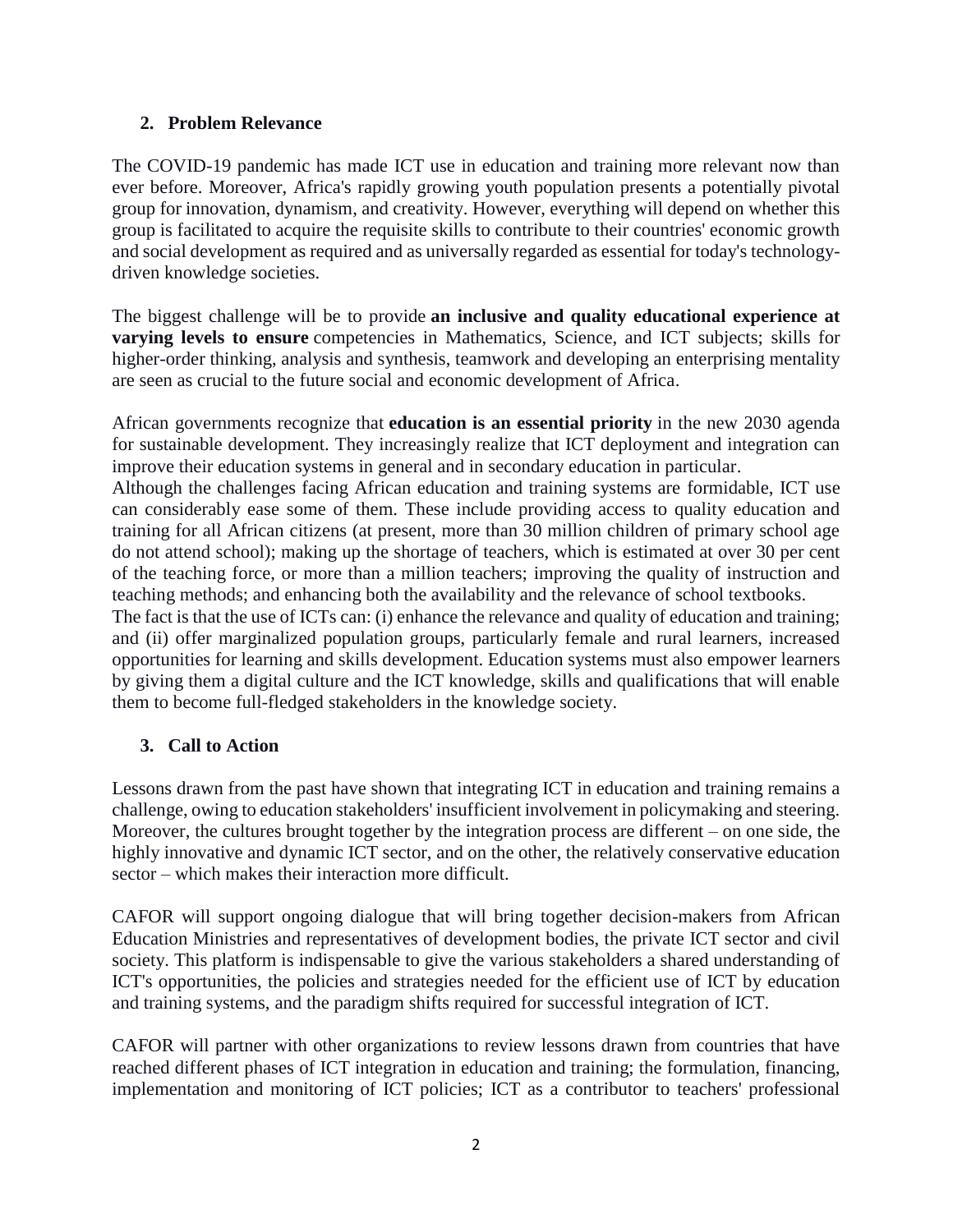development and improvement in teaching practices; the development and sharing of digital content; the deployment of ICT hardware and connectivity issues; challenges in scaling up ICT integration practices; learning opportunities via cell phones; the use of ICT to expand learning opportunities for marginalized population groups; and public-private partnerships for ICT in education. Other varying challenges will include teacher training, curriculum content that would match skills with jobs to students' information, communication, and technology (ICT) skills, technical and vocational education, and training (TVET), and physically bringing technology into the classroom and use it also outside the school to ensure that complete quality learning takes place.

Given the relevance and exigencies of the use of ICT in education and training now more than ever before, and as consistent with promoting science, technology and innovations on the continent with the provision of educational access to every African citizen, CAFOR will advocate for African governments to as of now invest in e-learning and m-learning initiatives. This drive should be part of the education strategy of every African government. Here, we refer to e-learning, the use of educational technology and distance education that focuses on learning across contexts and learning with mobile devices' help. Some interesting e-learning products have been gaining prominence in Africa so far. There are several ongoing projects, programmes and initiatives across Africa related to experiments with mobile phones, tablets and social media in teaching and learning. National policies on ICT in Education are being revisited in a few African countries, and implementation plans are being evaluated and renewed. New partnerships are being forged, new financing models are being designed, and innovation centres and technology-related start-up companies are mushrooming.

CAFOR will partner with others in the field to provide capacity building, technical and strategic support in AU member states seeking to harness the potential of ICT to increase access to and improve quality, equity and effectiveness of education, particularly with science, mathematics, and ICT subjects to help address the low numbers progressing to university to study STEM courses and, ultimately, to contribute to the socio-economic development of African countries.

# **(a) The Issues**

In its bid to support an effective, sustainable and replicable model that would be consistent with CESA 16-25 to transform education in Africa, the CAFOR programme will work with like-minded organizations to :

- Improve the quality of teaching through  $ICT based teacher professional$ development.
- Support school-wide integration of ICT in education to improve learning across the curriculum.
- Improve teaching and learning in STEM subjects to correct the low student take-up and mediocre achievement in STEM subjects.
- Encourage sourcing and regular usage of open education resources (OER) in the classroom.
- Define a minimum and affordable technology configuration for schools

# **(b) The Model**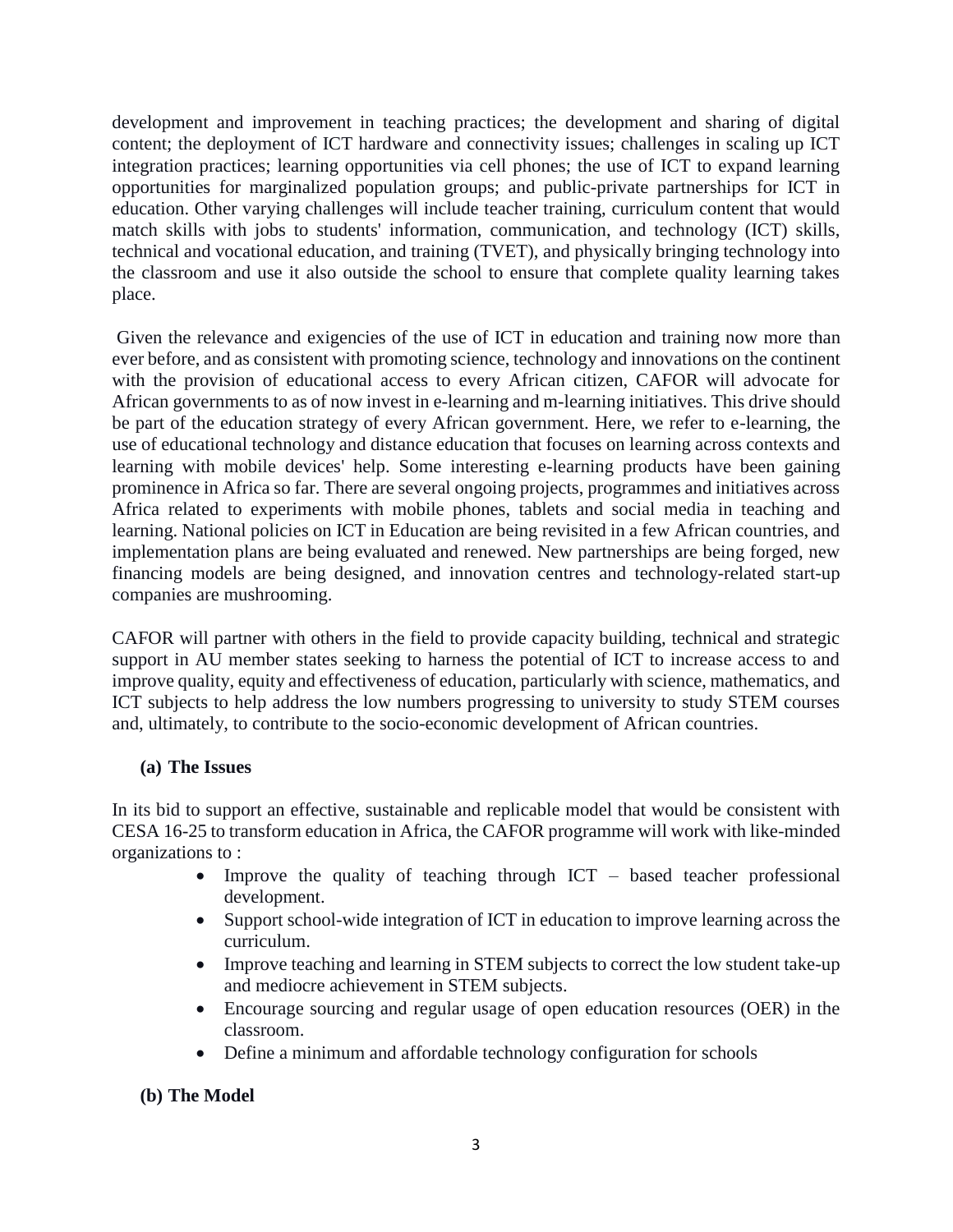CAFOR will seek to adopt a model that will be consistent with CESA 16-25 and which would transform education through the use of digital technology and 21st-century level skills for teachers and students innovative practices in a way that is responsive to the needs of the market place and the emerging knowledge economies and societies.

The model is centred on two key elements of capacity building of schools and teachers as follows:

- i. **A phased approach to whole school development for ICT use** integrating GESCI's new *digital school of Distinction frameworks* for developing *leadership and vision, ICT integration across the curriculum, ICT school culture, ICT teacher professional development and infrastructure and resources.*
- Bringing schools through a progression pathway from *'initial'* to *'e-enabled'* to *'emature'* to *'e-confident'* whole school ICT Integration.
- ii. **A phased approach to teacher development for ICT uses** integrating new contextualized ICT competency frameworks for teachers to understand ICT integration *in educational policy, in the curriculum, in pedagogy, management and organization and professional learning.*
	- Bringing teachers through progression pathways from *'initial'* to *'technology literacy'* to *'knowledge deepening'* to *'knowledge creation'* use of ICT in professional practice.

# (c) **Focus on scaling**

As a pre-scaling programme, the Digital Schools Initiative programme will emphasize on the institutional level, targeting government institutional co-participation from national groups (ICT, curriculum, teacher development and evaluation institutes, departments and ministries) to local classes (schools, communities, county and regional directorates) in the development and management of the project (inclusive of monitoring, evaluation and learning). Institutionalization and sustainability are central to this programme, and CAFOR will work with various institutions to monitor progress in the programme.

# **(d) Sponsorship and Funding:**

CAFOR is seeking sponsorship from partners and multilateral and bilateral agencies, and the private sector to support the management, implementation and monitoring and evaluation of this project in the following ways: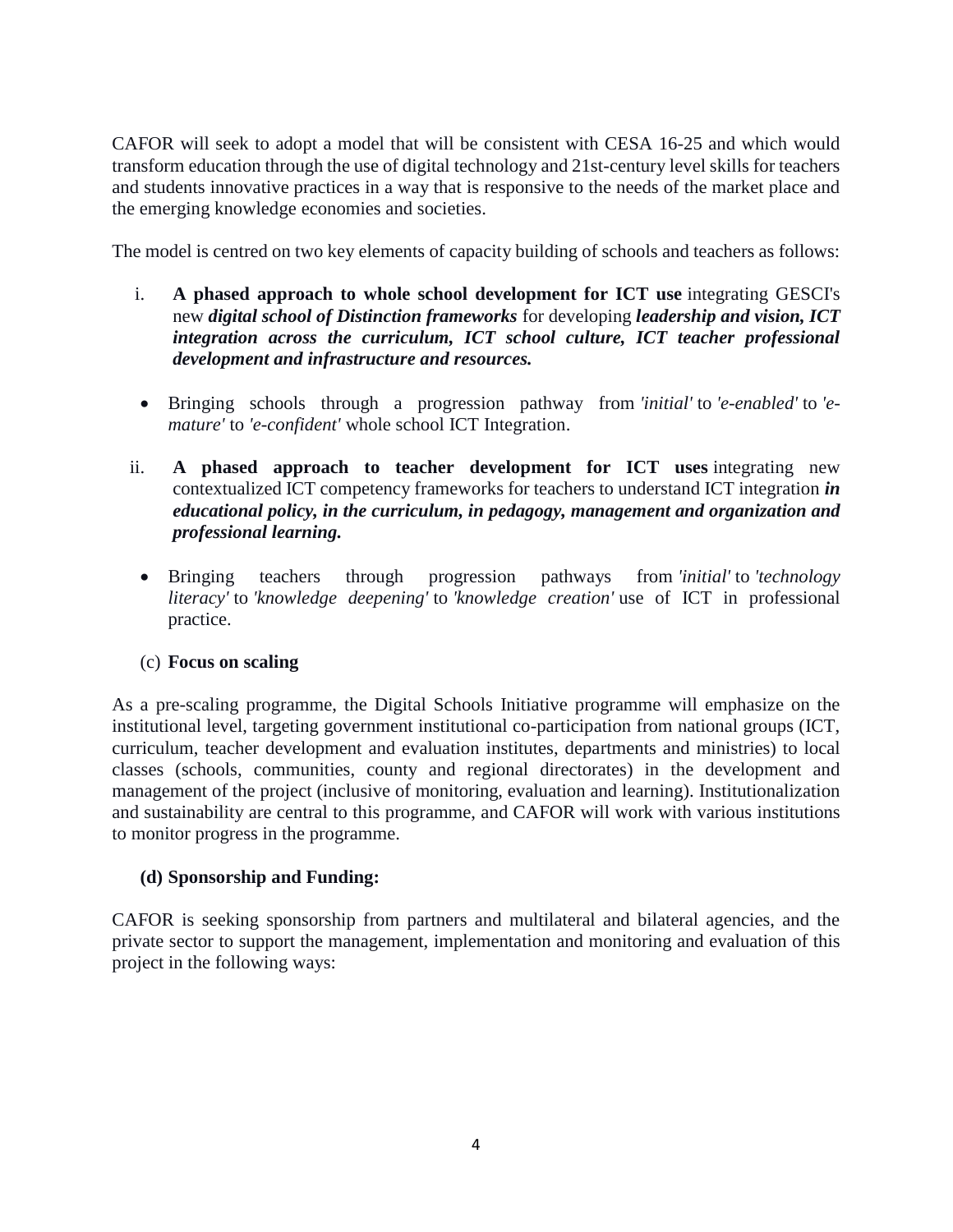| S.<br>No.       | <b>SUMMARY BUDGET</b>                                             | Per Annum | Period (Yrs) | <b>Personnel</b><br><b>Deployed</b> | <b>Total (USD)</b> |
|-----------------|-------------------------------------------------------------------|-----------|--------------|-------------------------------------|--------------------|
| 1               | <b>STAFF COSTS</b>                                                |           |              |                                     |                    |
|                 | Internal Staff Costs- Full Time                                   |           |              |                                     |                    |
|                 | Staff (2 % of total salary costs)                                 | 68636.63  | 5            | 4                                   | 343183.15          |
|                 | Field Based Experts Costs -                                       |           |              |                                     |                    |
|                 | Project Period & Work                                             | 30000.00  | 5            | 5                                   | 750000             |
|                 | Deploying 2 local field staff per                                 |           |              |                                     |                    |
|                 | country                                                           | 500       | 5            | 10                                  | 25000              |
| $\overline{2}$  | <b>PROJECT IMPLEMENTATION</b><br><b>COSTS</b>                     |           |              |                                     |                    |
|                 | Innovating education                                              | 12000     | 5            |                                     | 60000              |
|                 | Workshops and Seminars to move                                    |           |              |                                     |                    |
|                 | to digital education & elearning                                  | 10000     | 5            |                                     | 50000              |
|                 | Basic ICT Teacher training &                                      |           |              |                                     |                    |
|                 | Competencies                                                      | 12500     | 5            |                                     | 62500              |
|                 | Teacher professional development                                  |           |              |                                     |                    |
|                 | training                                                          | 15000     | 5            |                                     | 75000              |
|                 | Provision of learning materials                                   | 30000     | 5            |                                     | 150000             |
|                 | ICT Integration of schools                                        | 30000     | 1            |                                     | 30000              |
|                 | Website development & MIS                                         |           | 1            |                                     |                    |
| $\mathbf{3}$    | reporting<br><b>Other Costs</b>                                   | 25000     |              |                                     | 25000              |
|                 | <b>Communication Costs- Monthly</b>                               |           |              |                                     |                    |
|                 | Mobile Top-Ups, Printouts,<br>Stationery, Shipping, Postage, etc  |           |              |                                     |                    |
|                 | (per annum per person)                                            | 3000      | 5            | 9                                   | 135000             |
|                 | Monitoring , Evaluation Costs & IT<br>Costs in 5 countries        | 4000      | 5            | 5                                   | 100000             |
|                 | Associated Costs (Supplies,<br>Equipment Costs, etc)              | 50000     | 5            | 5                                   | 1250000            |
|                 | Operational Costs - Office Set-up<br>Costs, Office Equipment, Etc | 40000     | 1            | 5                                   | 200000             |
|                 | <b>TRAVEL&amp; TRANSPORTATION</b>                                 |           |              |                                     |                    |
| $\overline{4}$  | <b>COSTS</b>                                                      |           |              |                                     |                    |
|                 | <b>Travel Insurance</b>                                           | 1350      | 5            | 9                                   | 60750              |
|                 | Per Diems per day for internal                                    |           |              |                                     |                    |
|                 | staff                                                             | 260       | 5            | 9                                   | 11700              |
|                 | Per Diems per day for                                             |           |              |                                     |                    |
|                 | international staff                                               | 200       | 5            | 5                                   | 5000               |
|                 | Local Travel Costs per month                                      | 1000      | 5            | 9                                   | 45000              |
|                 | <b>International Travel Costs</b>                                 | 600       | 5            | 9                                   | 27000              |
| 5               | <b>TOTAL AMOUNT</b><br><b>MISCELLANEOUS</b>                       |           |              |                                     | 3405133            |
| $6\phantom{1}6$ | <b>EXPENDITURE</b>                                                |           |              |                                     |                    |
|                 | Calculated at 15% of TOTAL                                        |           |              |                                     |                    |
|                 | Amount                                                            |           |              |                                     | 510769.9725        |
| $\overline{7}$  | <b>GRAND TOTAL</b>                                                |           |              |                                     | 3,915,903          |